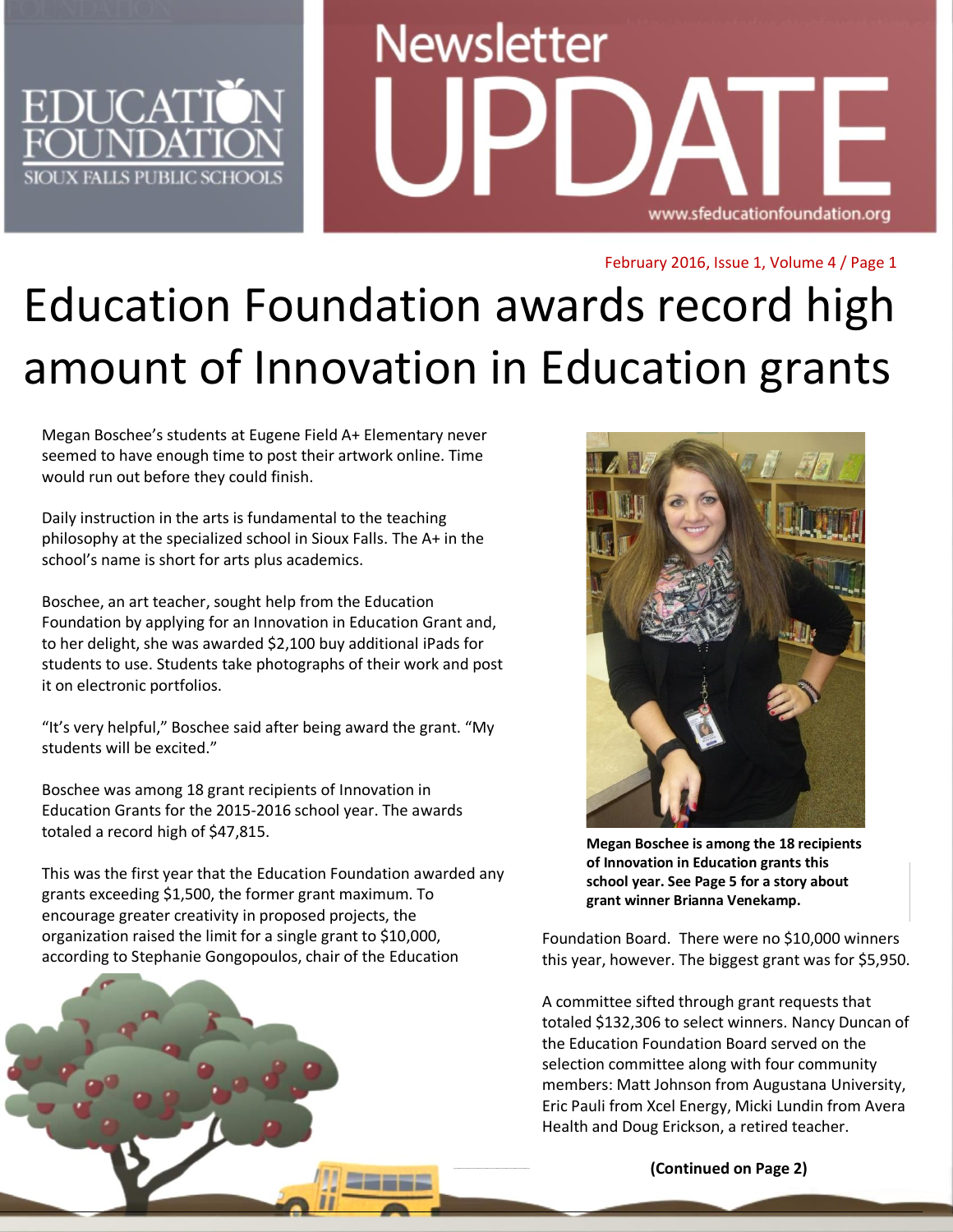

### Donation dinner raises \$5,300 for Education Foundation

A VIP Donation Dinner at the MacKenzie River Pizza, Grill & Pub in downtown Sioux Falls raised \$5,300 for the Education Foundation.

The Nov. 7 event served as a soft opening for the new restaurant at 236 S. Main Ave. McKenzie River Pizza opened to the public on Nov 9. The invitation-only dinner attracted nearly 300 guests.

"The Sioux Falls Public Schools Education Foundation would like to thank MacKenzie River Pizza, Grill & Pub for a fantastically successful VIP Donation Dinner. The night showcased an amazing new restaurant for the Sioux Falls area, not only because of the great service and wonderful food, but also for the dedication to giving back to the community," said Amy Scott-Stoltz, former chair of the Education Foundation Board.

Mike McGreevy, general manager of the new business, said the restaurant was proud to open with a show of support for an organization that promotes better educational opportunities for youth.



**The new restaurant in Sioux Falls is the 24th outlet for the Montana-based MacKenzie River chain. The local outlet is at 236 S. Main Ave.**

#### Roosevelt earns most grants

#### **(Continued from Page 1)**

"There were really some exciting grants where teachers were thinking out of the box and looking for new and innovative ways to challenge students and enhance instruction," Duncan says. "There's really a wide range in the types of grants we supported."

Faculty members at Roosevelt High School won the most grants: four. Grants were awarded in the areas of mathematics, science, and academic proficiency and personal development.

Other grant recipients included faculty members at Anne Sullivan Elementary, Cleveland Elementary, Garfield Elementary, Harvey Dunn Elementary, John F. Kennedy Elementary, John Harris Elementary, Laura B. Anderson Elementary, Laura Wilder Elementary, Pettigrew Elementary, Hawthorne Elementary, Robert Frost Elementary, Rosa Parks Elementary and the Sioux Falls Career and Technical Education Academy.

Boschee's application was titled, "Electronic Portfolios: The 21<sup>st</sup> Century Artist." She created an online gallery for Eugene Field several years ago at the website [www.artsonia.com.](http://www.artsonia.com/) The website allows students to store and display artwork. Parents, relatives and friends can view the art. But only the student's first name is visible.

#### Help public schools by making donation

The Education Foundation is a 501(c)3 nonprofit organization endorsed by the Sioux Falls School District. Its objective is to assist teachers and help create opportunities for students.

Businesses and individuals can make a difference by donating to the Education Foundation to support academic projects and activities not directly funded by tax dollars. Gifts to the Foundation fund programs that encourage innovative teaching. Grants also are awarded to help first-time teachers buy classroom supplies.

More information about making donations, as well as education news, is available on the Foundation's website, [www.sfeducationfoundation.org.](http://www.sfeducationfoundation.org/) Businesses and individuals with questions about donation options also may call the Sioux Falls Area Community Foundation at 605-336-7055.

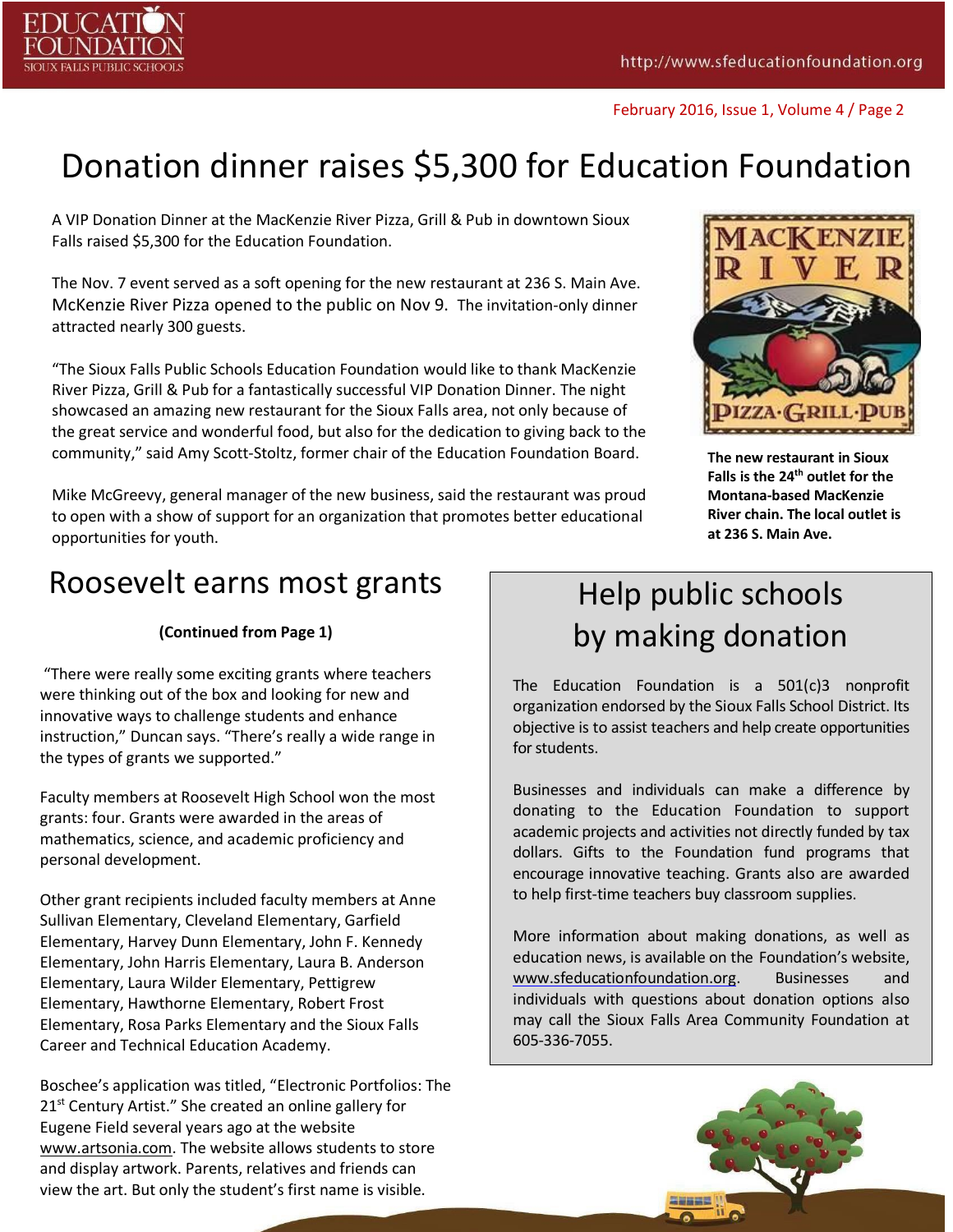



Stephanie Gongopoulos Vernon Brown Catherine Dekkenga Justin Reilly







## Stephanie Gongopoulos elected to chair Board; Education Foundation also names 3 other officers

Stephanie Gongopoulos is the new chair of the Sioux Falls Public Schools Education Foundation, a nonprofit organization that strives to enhance educational opportunities for students. Gongopoulos succeeds Amy Scott-Stoltz as chair. Scott-Stoltz's term on the Board recently expired.

Gongopoulos has served on the Education Foundation Board for three years. She is the executive vice president - cultural development at The First National Bank in Sioux Falls.

Other officers who will serve for the coming year also were elected during the Board's November meeting. They are:

- Vice Chair: Vernon Brown, who previously served as secretary. He succeeds former Board member Diane Rausch as vice chair. Brown is the vice president of marketing and community relations at SDN Communications.
- Secretary: Catherine Dekkenga, an architect at Architecture Incorporated.
- Treasurer: Justin Reilly, a CPA and partner at Eide Bailly. He was re-elected treasurer.

Other members of the Board are: Peggy Baney, Jackie Dumansky, Nancy Duncan, John Hedrick, Teresa Jackson, DeeAnn Konrad, Carly Reiter and Jamie Simko.

The Board is assisted by two part-time employees: Foundation Coordinator Angie Kuiper and Newsletter Editor Rob Swenson.

#### Our mission

The mission of the Sioux Falls Public Schools Education Foundation is to enhance educational opportunities and promote achievement among all students by supporting academic projects and activities not funded by tax dollars. It is our belief that the good life we share here is a reflection of the quality education our students receive in our local public schools.

For more information about the Education Foundation, see [www.sfeducationfoundation.com.](http://www.sfeducationfoundation.com/)

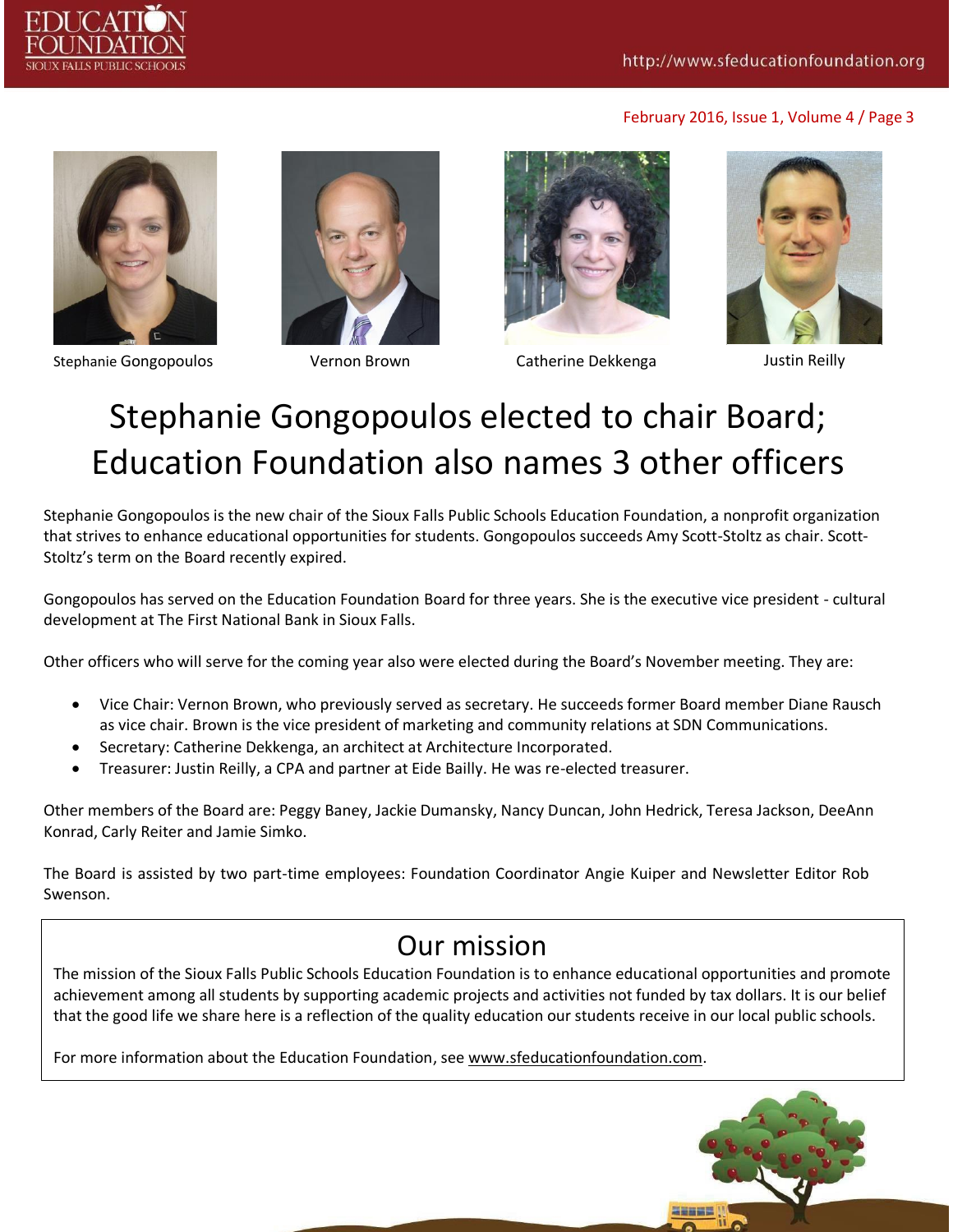

## Newest member of Foundation Board has special appreciation for value of education

Education always has been important to Jackie Dumansky, the newest member of the Education Foundation Board.

After graduating from high school, the Crofton, Neb. native set off for college with about \$500 in savings and the limited emotional support of her parents, who initially questioned the value of getting a degree.

"It had always been a dream of mine to pursue education," Dumansky says. "I value it so much."

She credits a high school guidance counselor for providing the inspiration for her to pursue a college degree. She worked in food service and as an academic assistant while attending classes, signed up to work during breaks, and earned a bachelor's degree in accounting at Buena Vista University in Storm Lake, Iowa.

Dumansky began her career with the Federal Deposit Insurance Corporation in Sioux City, Iowa. She moved on to bank work in Marion, S.D and ultimately to Sioux Falls. She is now a senior compliance officer for First PREMIER Bank.

She is also a parent with a personal interest in helping schools in Sioux Falls maximize opportunities for students.

Dumansky and her husband, Bill, have three children who attend public schools: a boy in the third grade and girls in the sixth and seventh grades. In addition, she has two stepdaughters who graduated from Washington High School.

Her husband also highly values education, Dumansky says. He grew up in Ukraine and only knew about 100 words of English when he immigrated to the United States. Now he fluently speaks English and three other languages. He has a bachelor's degree and works as a software engineer.

She started with First PREMIER in 2002, took 2004 to 2013 off to raise children, and was rehired by the bank in 2013.

Dumansky joined the Education Foundation Board by succeeding bank colleague Diane Rausch. First PREMIER is one of the Education Foundation's strongest supporters in financial as well as volunteer support.



**Education Foundation Board member Jackie Dumansky is a senior compliance officer for First PREMIER Bank.**

"When I made the decision to leave the Board at the end of my current term I wanted to identify someone else that also worked at PREMIER that held a passion for the education of our youth. Almost immediately I thought of Jackie because of the time she has invested volunteering in her children's classrooms and as a Junior Achievement teacher," Rausch says.

Dumansky was enthused about the prospect of serving on the Board from their first conversation, Rausch says.

Members followed Rausch's recommendation and elected Dumansky to the Board in November 2015.

"I just hope to be a proponent of the Foundation and participate in activities that make a difference for the School District," Dumansky says.